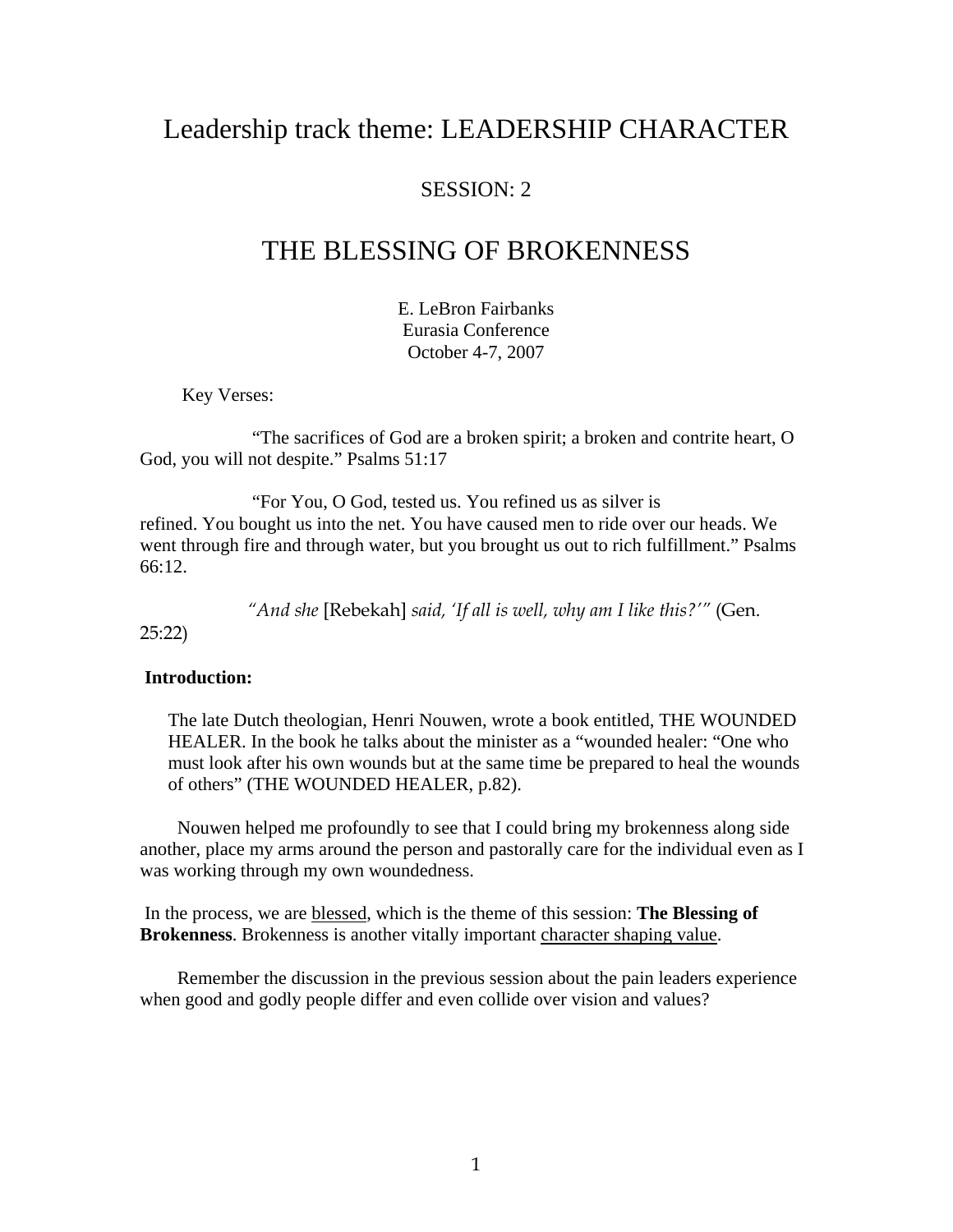



 I discussed the "pain" we experience when leaders hold tightly to a 'vision' of the future while ACCEPTING the 'realities' of the present, especially 'good and godly people who do not embrace the vision we have for our ministry assignment. This leadership position often produces pain for the leaders.

We also experience pain, brokenness, and suffering in our families, communities and countries where we live and serve. A district superintendent friend on mine told me recently regarding a very discouraging time with his son during the past nine months, "I knew God was there, I just didn't know where 'there' was." When our children hurt, we hurt.

Sometimes, we ask the question Rebekah asked in Genesis 25:22, "If all is well, why am I like this?"

 The relationship between brokenness and Christian leadership in the real world often presents conflicting expectations and multiple demands for the leader. In these situations, how do we lead Christianly, consistently, and with vision and courage?

 In these ministry assignments, how can we lead when we feel abused, manipulated, undermined and ignored? And if God has permitted words to be spoken or deeds done against us, why? What does He want to teach you...and me? What does He want to teach others?

 Perhaps my "favorite" verse in the Bible is Acts 27:25 – "So keep up your courage, men, for I have faith in God that it will happen just as He told me." The scriptural context is Acts 20-28.

 God gave a vision to Paul regarding ministry. Acts 23:11 tells us that God spoke to Paul and told him that he would minister in Rome just as he had ministered in Jerusalem.

In studying the context, we see that when God gives to us a vision for the future, for Paul, and for you and me: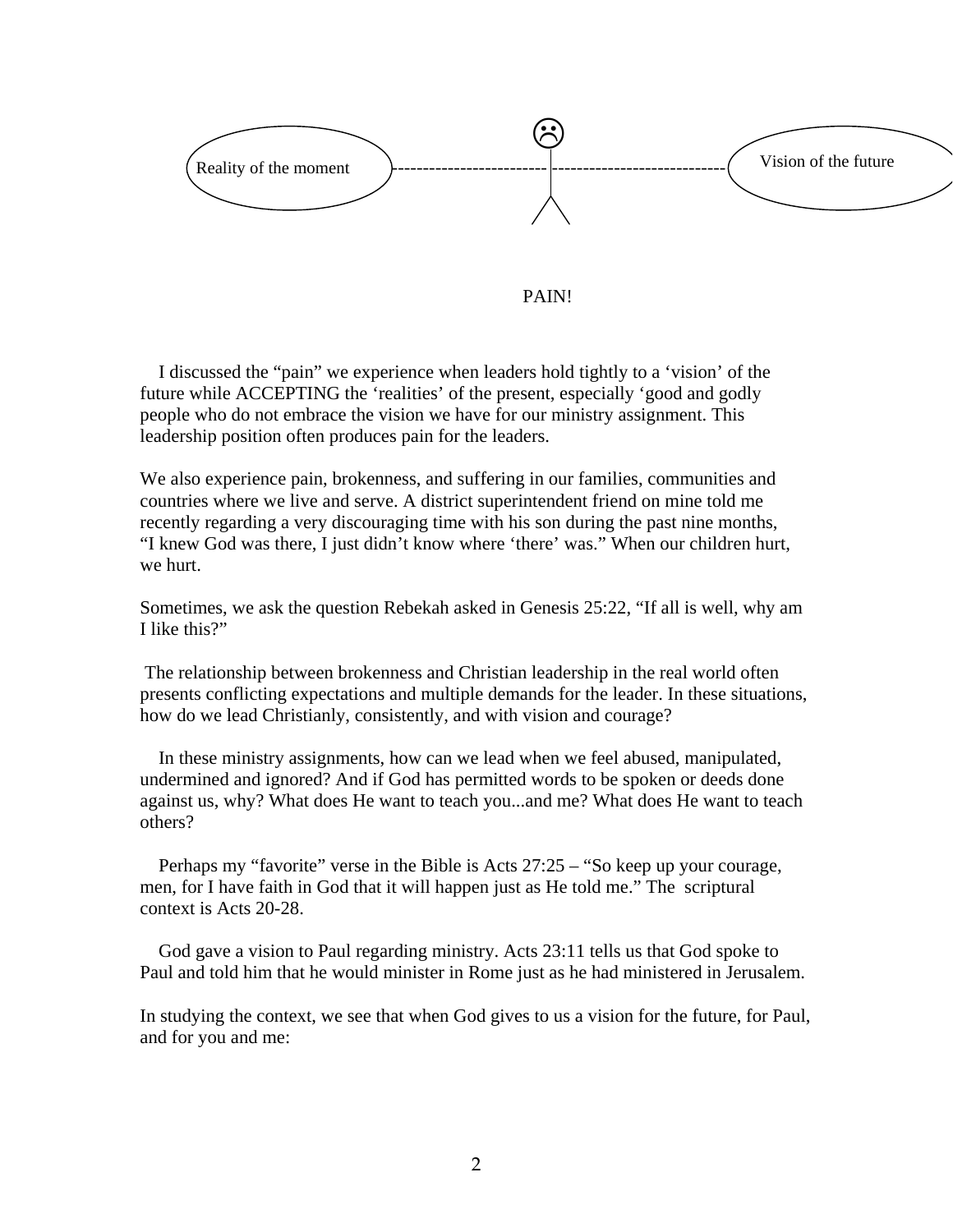A. ...delays may occur. Paul was in jail for two years before the vision (Acts 23:11) was realized. God told Paul in Jerusalem that he would testify about God in Rome. He just did not tell Paul how long it would take for the vision to be realized!

In addition to the delays,

 B. ...suffering and hardship may result. Paul was insulted, intimidated and had threats on his life after he received a vision from the Lord.

C. Also, questions may also arise that tempt us to doubt.

 \* Paul could have asked "why" he insisted on a trial in Rome after King Agrippa told him (Acts 26) he could be set free if....

 \* He could also have wondered why he didn't listen to his friends (Acts 20-21). Not so with Paul. But often with us.

 D. And results may differ from what we expected. Paul finally arrived in Rome as per the vision in Acts 23:11. He was placed again in jail.

\*But in jail he ministered to friends and the jailers.

 \* He also, in jail, wrote the Prison Epistles, Ephesians, Colossians, Philemon and Philippians. He 'bloomed' where he was planted!

 Paul's faith and courage in God, powerfully stated in Acts 27:25, were demonstrated in the midst of a typhoon, 14 days without food and a shipwreck. And, one chapter later, we find that God, indeed, was faithful to the vision He had given to Paul.

In the midst of the "realities" we face in our present leadership assignments,

- \* how can we effectively lead as a "wounded leader" with a broken heart?
- \* What are the characteristics of a suffering servant leader?
- \* Where is the "blessing" in leading with a broken heart?

*Characteristic #1***: A suffering servant leader EMBRACES BROKENNESS** - Brokenness can develop Christ-like character qualities in us.

 **What is brokenness?** Brokenness is one of those things that is easier to recognize when it is experienced, but often difficult to describe. We know some contributors to a broken spirit.

- \* Circumstances overwhelm us.
- \* Suffering overtakes us; personal sin defeats us.
- \* Words spoken that cut us and deeds done that hurt us.
- \* Friends use and abuse us.
- \* Family members misunderstand us.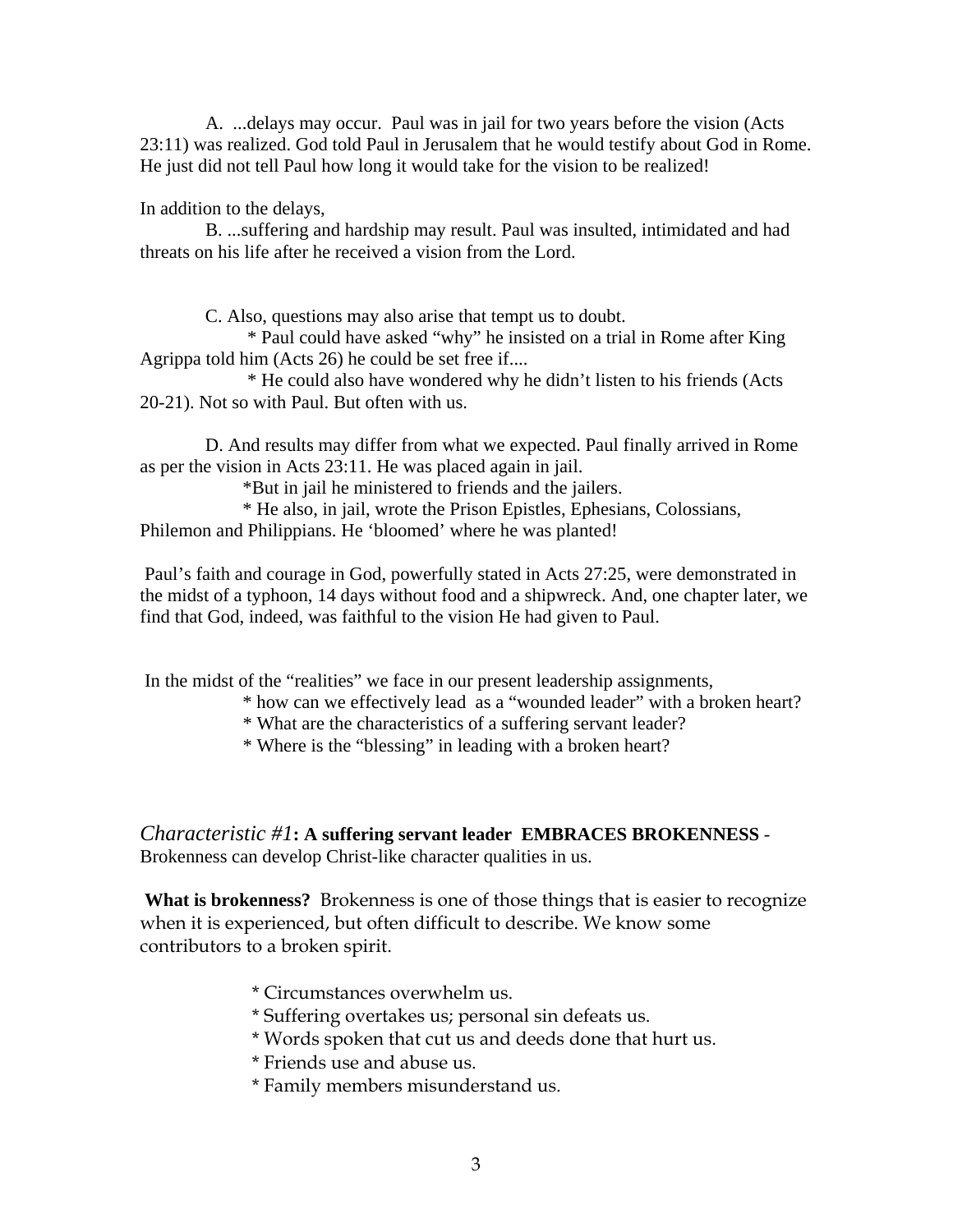God uses our brokenness of spirit – a recognition of utter dependence on God to get our attention, wherever we happen to be in our walk with Him.

 In these times of brokenness, God teaches us lessons, painful as they may be, about others, ourselves, and Him that we need to learn in order for us to grow and mature in our faith.

 In the book, *Broken in the Right Place: How God Tames the Soul*, the author makes some powerful statements regarding brokenness:

- " Brokenness purifies our ambitions."
- " Brokenness allows us to see our own blind spots."
- " The breaking process produces a leader that can be trusted." Korean pastor Paul Cho is quoted as stating: "I've yet to see a leader God has used tremendously who has not been broken."

 As strong as we think we are, with a brokenness of spirit we recognize how weak we really are, and how much we need our heavenly Father if we are to live and lead in the way He wants us to live.

 In these moments, we are driven to our knees with the words of II Corinthians 12:9: *"My grace is sufficient for you, for my power is made perfect in weakness."* The contemporary song reminds us of the truth of this passage.

 "*His strength is perfect when our strength is gone, He'll carry us when we can't carry on, Raised in His power, the weak become strong, His strength is perfect, His strength is perfect."* 

 Regardless of who is right or wrong in situations where good and godly people differ over vision and values, God's process of developing leadership character within us involves being broken before Him. (I Peter 1:5-9)

*\* For this reason, make every effort to add to your faith goodness; and to goodness, knowledge; and to knowledge, self-control; and to self-control, perseverance; and to perseverance, godliness; and to godliness, brotherly kindness; and to brotherly kindness, love. For if you possess these qualities in increasing measure,* 

 <sup>\* &</sup>quot;The sacrifices of God are a broken spirit; a broken and contrite heart, O God, you will not despise. Psalms 51:17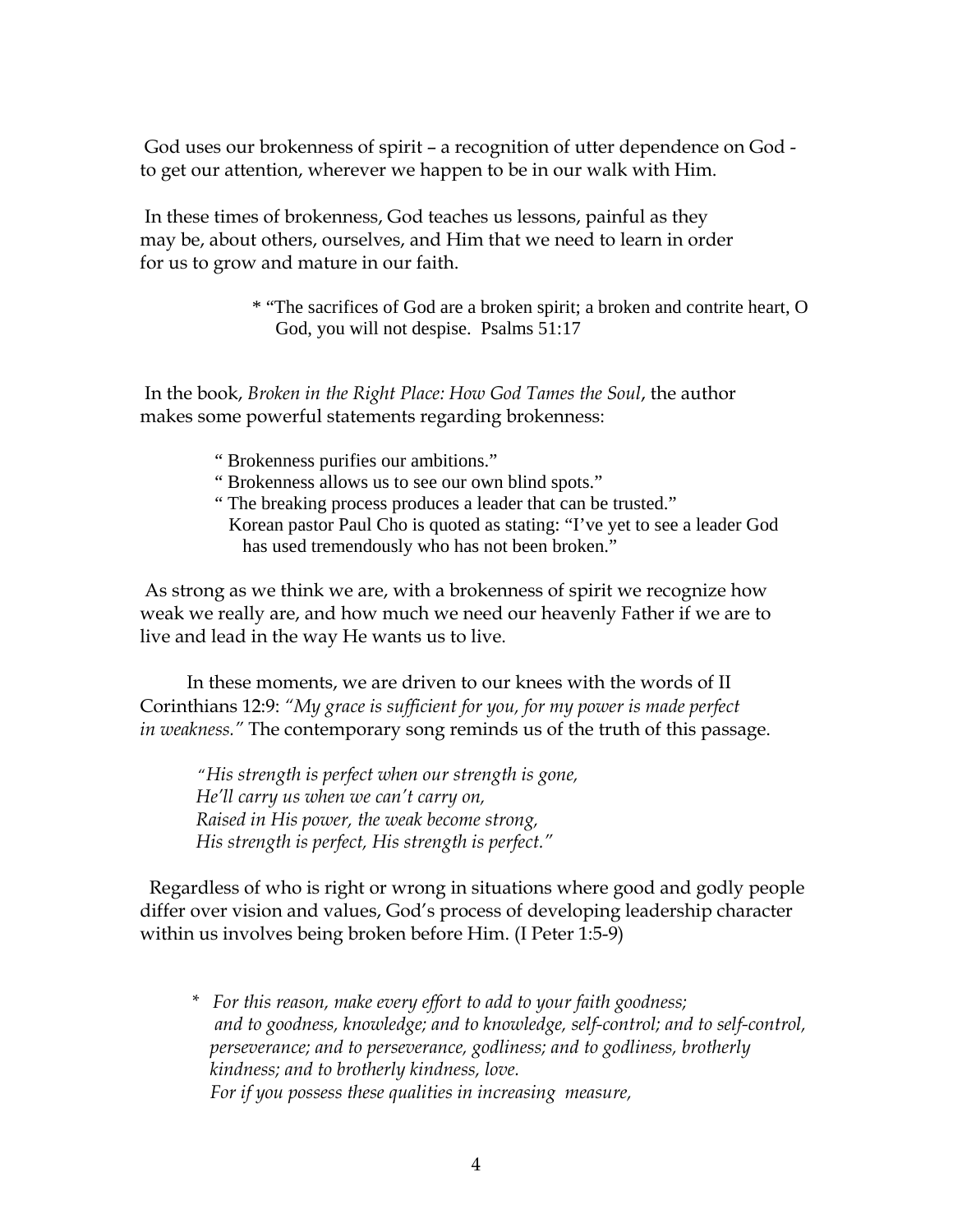*they will keep you from being ineffective and unproductive in your knowledge of our Lord Jesus Christ. But if anyone does not have them, he is nearsighted and blind, and has forgotten that he has been cleansed from his past sins.* 

 **How shall we respond to the brokenness** in our lives?We can respond in one of two ways to our brokenness.

 \*We can resent the situation, person, circumstances, or God and grow bitter, become angry and withdraw .

 \* Or, we can be driven to our knees to ask God what He wants to teach us through the brokenness or "dark night of the soul."





Key questions to ask in the midst of conflict situations are: What can I learn? and How can I change? These are growth-producing questions. On the contrary, growth inhibiting questions are: Why me? and What if…? This is the "could have, should have, would have" way of thinking. They are growth inhibiting!

## **What are the fruits of brokenness**?

 No one wants to be broken. So why is it necessary for Christian leaders? The fruits of brokenness are **humility, authenticity, integrity and sensitivity.**

 \* *I urge you to live a life worthy of the calling you have received. Be completely humble and gentle, be patient, bearing with one another in love. Ephesians 4:1-2.* 

 Brokenness of spirit can produce in us Christlike character qualities, especially the character quality of humility. In biblical perspective humility is a prerequisite to the things we seek most in our lives. It is the firm foundation upon which our spiritual life is built.

 Recently I read that "Humility is not underestimating our worth or allowing ourselves to be defined by another. Humility invites us to say 'no' to the center of our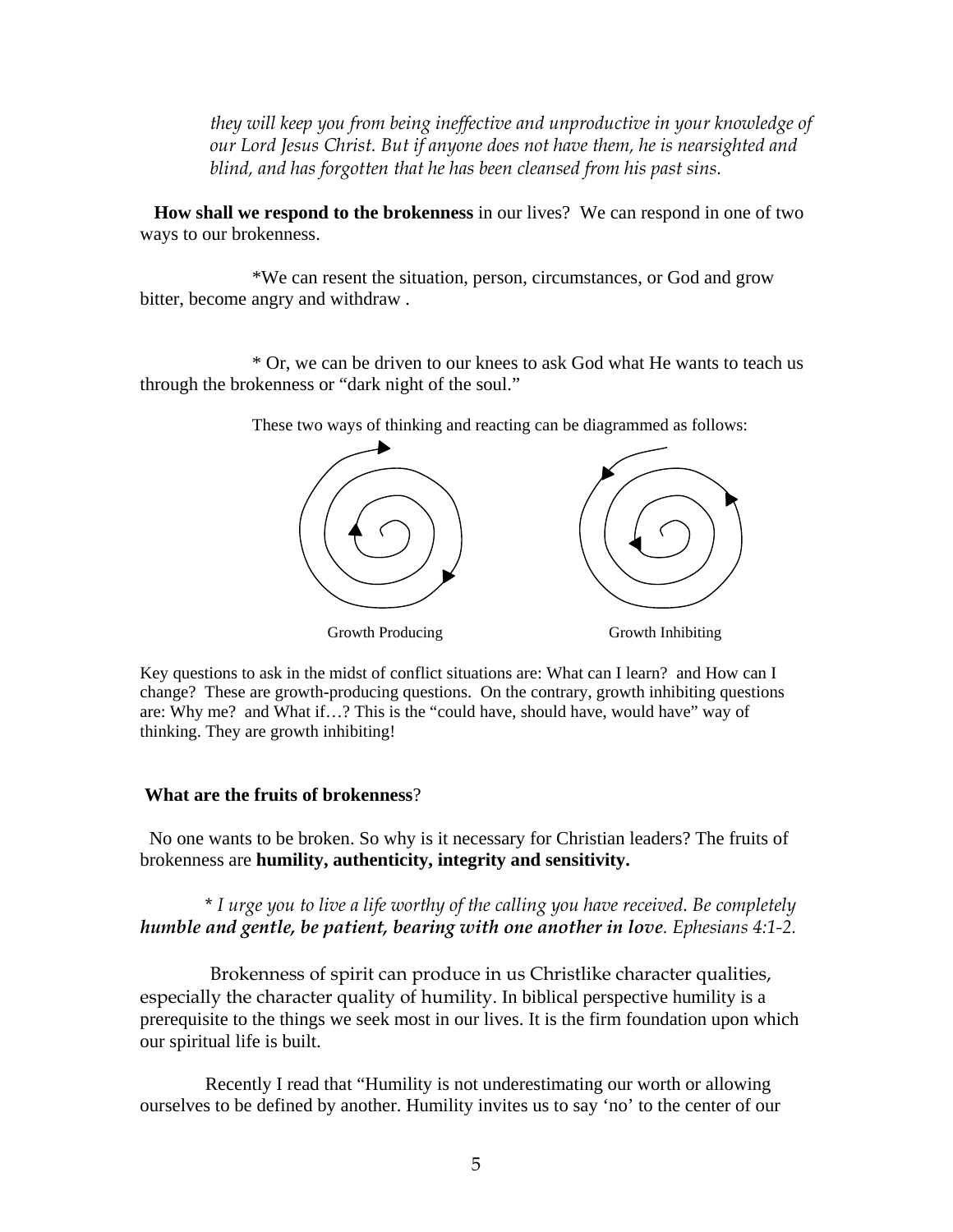own universe. Humility is recognizing that we are God's creation and allowing ourselves to be grounded in *that* reality." (Kathleen R. Flood OP in Upper Room Reflections, September 17, 2007)

 There are seven ways to spot a humble spirit: **Humility** does not demand its own way. **Humility** exudes an attitude of service (service is doing mundane things that

help others).

 **Humility** does not seek attention or credit. **Humility** forgives when offended, but is hard to offend.  **Humility** does not criticize others. **Humility** produces a teachable spirit. **Humility** produces a gracious spirit—a spirit of mercy and thanksgiving.

 Something *good* happens to us when we respond to the painful and conflict situations in our assignments...

 1. by focusing on **our** walk and relationship with Christ, and not on others and their expectations;

 2. by yielding responsibility of the "led" to the Christ who indwells within us by His Spirit;

3. by leading *pastorally* out of the pain and brokenness (and not denying it);

 4. by expecting trials, temptations, misunderstandings, verbal abuse, rejection, and a sense of being "used" by some whom we are suppose to lead; and

 5. by relating to those in the Christian fellowship who profess faith in Christ as brothers and sisters in Christ (even though evidence may not support their testimony). This kind of living and dying is only possible by grace alone.

> *Grace alone, which God supplies, Strength unknown, He will provide. Christ in us, our cornerstone; We will go forth in grace alone.*

 What really hurts is that God sometimes uses people who are different from us, often people with whom we have problems, to teach us these lessons we need to know about **ourselves**.

 Satan often pounds us at our weak points, creates doubt within us, and raises questions within us regarding God's grace in our lives.

 And, we sometimes experience the "silence of God" when our family members or close friends are suffering.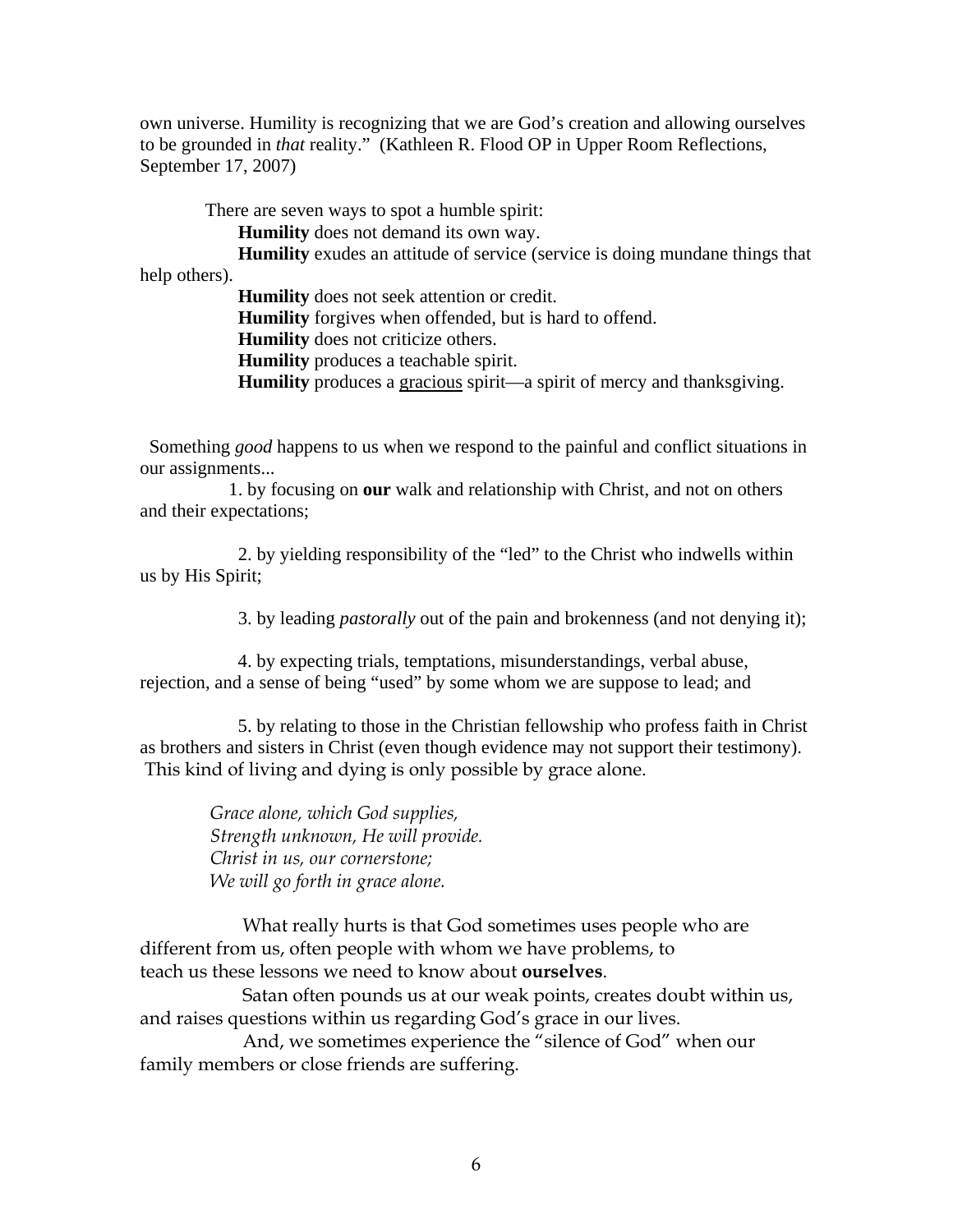\* In these times, we need to remember the text*: For you, O God, have tested us. You refined us as silver is refined. You brought us into the net. You laid affliction on our backs. You have caused men to ride over our heads. We went through fire and through water, but you brought us out to rich fulfillment.* Psalms 51:17

 *\** In these times, the "blessing" of the choral benediction we sang at the close of every MVNU baccalaureate service reminds us of our only source of strength: "Grace to you, grace to you. May grace abound in all you do. Grace to do the will of the Father, grace, grace to you."

 Remember the diagram I shared earlier visualizing the two ways we can respond to brokenness in our leadership assignments:



Circle the number that best describes **your** way of thinking and reacting when "good and godly" people differ with you?

| <b>Growth Producing</b> |  |  |  |  |  |  |  |  |  | 1 2 3 4 5 6 7 8 9 10 | <b>Growth Inhibiting</b> |
|-------------------------|--|--|--|--|--|--|--|--|--|----------------------|--------------------------|
|-------------------------|--|--|--|--|--|--|--|--|--|----------------------|--------------------------|

 Remember, we lead as "wounded leaders" with a broken heart by EMBRACING BROKENNESS.

God uses brokenness to draw us closer to Himself.

Our brokenness can develop Christ-like character qualities in us.

*Characteristic #2***: A suffering servant leader PRACTICES HOSPITALITY.** 

An attitude of hospitality enables us to "make room" or "create space" for the challenging people with who we live and work.

A. During a recent Christmas season Anne and I spent a fascinating evening in Columbus with a former MVNU student and his girlfriend. We walked to a nearby restaurant to purchase some Chinese food. We ate the meal by candlelight while sitting on the floor in a circle. The meal was great. The three hour discussion was phenomenal. What a great blessing to Anne and me as well as to the other couple! Sharing our meal. Sharing our time. Sharing our journey. During the evening Anne and I experienced what the Bible refers to as hospitality ( Romans 12:9- 12; I Peter 4:4-8).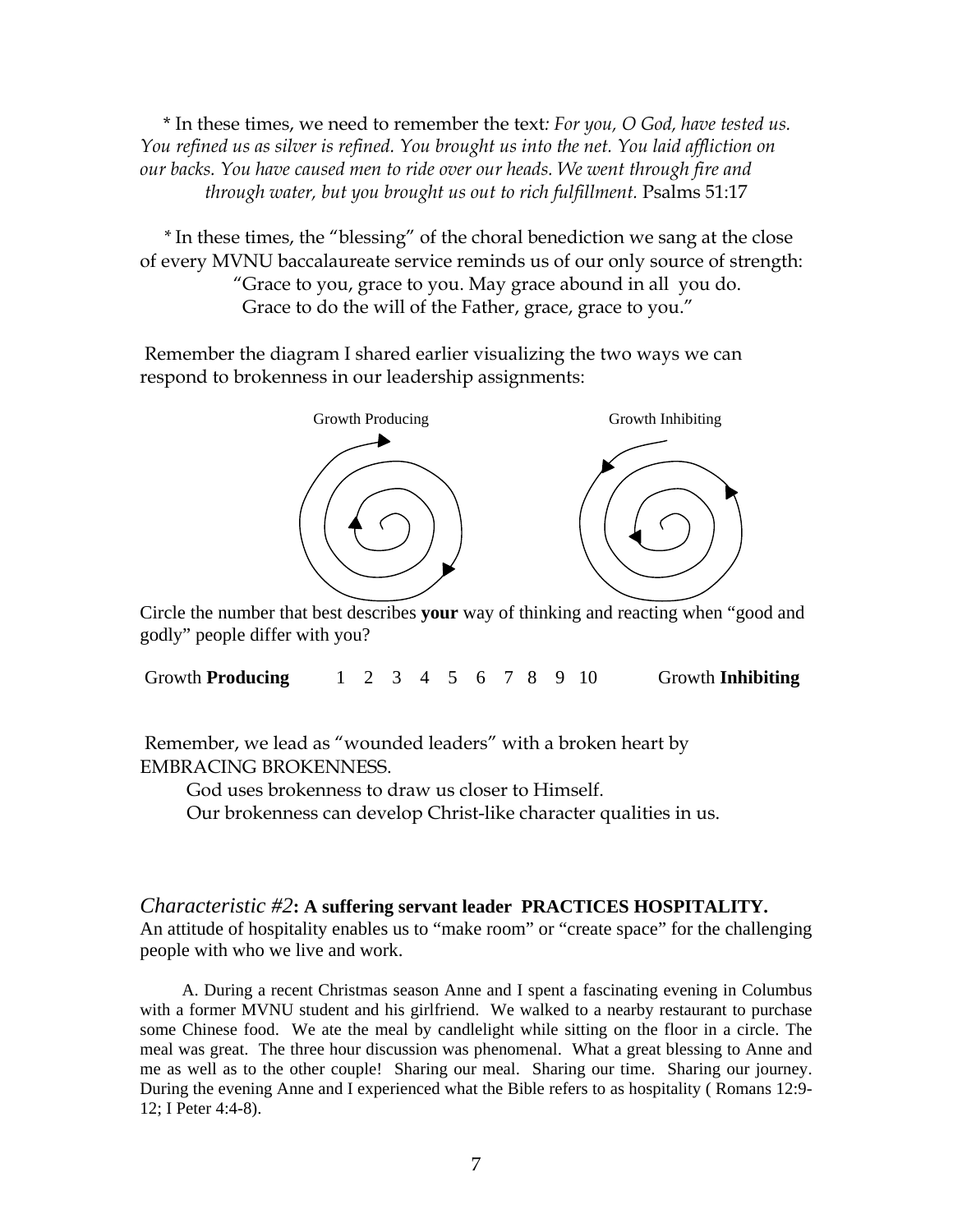This practice of Hospitality was a way of life fundamental to Christian identity for seventeen hundred years of the Christian church. Christine Pohl convincingly documents this practice in her book, *Making Room: Recovering Hospitality in Christian Tradition*. Hospitality has the potential of transforming relationships with individuals with whom we live and work.

 Biblically and theologically, the term "hospitality" is not limited to receiving a stranger into our homes – although it surely includes this dimension.

 Fundamentally, it is a core attitude toward those whom we are leading. This hospitality can be expressed by a variety of behaviors. Hospitality, biblically understood, challenges us to relate to others as if we were relating to Christ Himself.

 "Hospitality" means primarily the "creation of free and friendly space" – making room, to use Pohl's words, in the midst of differences of thought or behavior that may exist. . It often provides the opportunity for those individuals to enter into deeper contact with himself, or herself, with others, and with God. It is a beautiful gift we can give to others.

 It is being to others with whom you live and work, a "living witness of the risen Christ."

 In so doing, we often serve as "angels of God" without even knowing it. Healing often takes place in a faith community through the practice of hospitality. Be known as one who goes around doing good.

 Nouwen felt that compassion to others was not a skill to be acquired but an attitude of the human heart. He believed that "when we see the other person and discover in that person gentleness, kindness and other beautiful gifts which he or she **is not able to see**, then our compassionate heart is revealed!" What a profound thought!

Let me share with two insights into this fascinating challenge of "spiritual hospitality."

#### **Insight #1**: **the gift of "spiritual hospitality" is a "love gift" to Christ**

 Colossians 3:17, 23-24 reminds us that our service to others is *service to the Lord Christ*. This concept is at the very core of biblical servant leadership.

 In our leadership responsibilities we can be hurt, misunderstood, and rejected or we can be appreciated, affirmed, and accepted. The response, however, does not dictate our action. We love because He first loved us.

 Illustration: When Anne and I moved to Manila, Philippines, both of us were overwhelmed by the pervasiveness of poverty in the country. Anne shared her despair with a Filipino friend, a female dentist. Anne's friend encouraged her to focus on the few she could help, not on the masses she could not. Anne took her advice and focused on some women in need around us. She bought glasses for one lady, new teeth for another, and for another she sponsored a beautician's course and attended the graduation ceremony. Anne befriended these ladies and invited them often to our home. By serving those few, she was serving Christ.

 "The mystery of hospitality is how often our small tasks are translated by grace into God's great work. Service to others through hospitality, biblically understood, is service to Christ.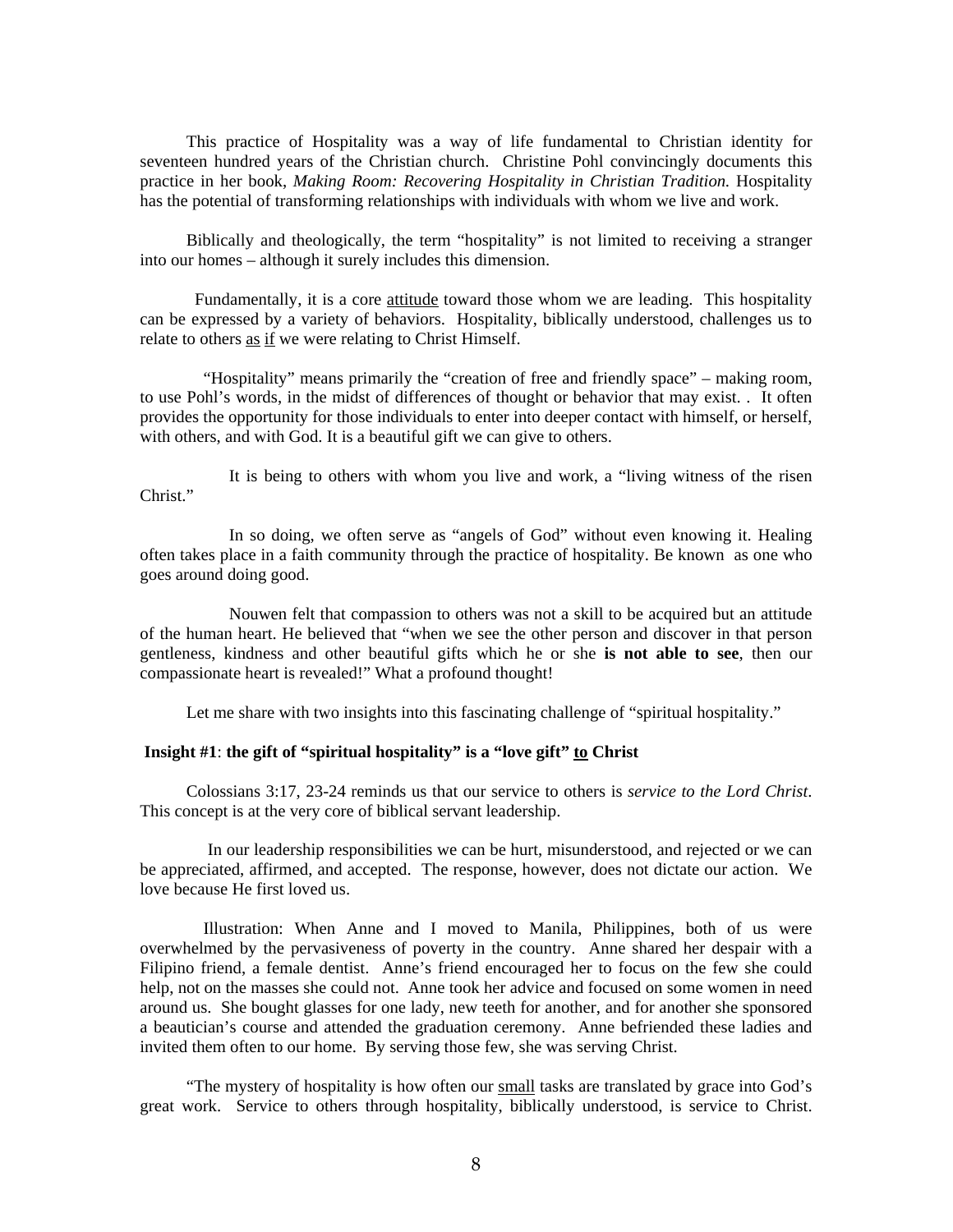Remember the concluding words from Matthew 25. "The King will reply, "I tell you the truth, whatever you did for one of the least of these brothers of mine, you did for me."

 Our gifts of hospitality to others are not selective "spiritual gifts" given by God to only a few for use in the kingdom.

 Rather, our gifts of care and concern to others are practical expressions of our love for Christ.

 For sure, with the commitment to a lifestyle of "spiritual hospitality" comes a key question:

 How do I deal with my unfinished agenda for the day when I attempt to "create space" and make room for others and in so doing not accomplish what I think needs to get done?

*"A few years ago, I met an old professor at the University of Notre Dame. Looking back on his long life of teaching, he said with a funny twinkle in his eyes: 'I have always been complaining that my work was constantly interrupted, until I slowly discovered that my interruptions were my work.* "" Henri J.M. Nouwen, OUT OF SOLITUDE

Remember, we serve Christ through the interruptions of our work.

 In so doing, we assist others in their growth and maturity in Christ. Again, the gift of spiritual hospitality is a love gift to Christ.

#### **Insight #2: the "gift of spiritual hospitality" is a love gift from Christ.**

The miracle of miracles is that we are blessed when we reach out to others.

 Christ turns **our** "gifts of hospitality" to others into "gifts" from Him **to us**. We find our Lord in the midst of our service to others.

 How often we experience God's abiding presence in the midst of our very ordinary expressions of "making room and creating space for those with whom we live and work."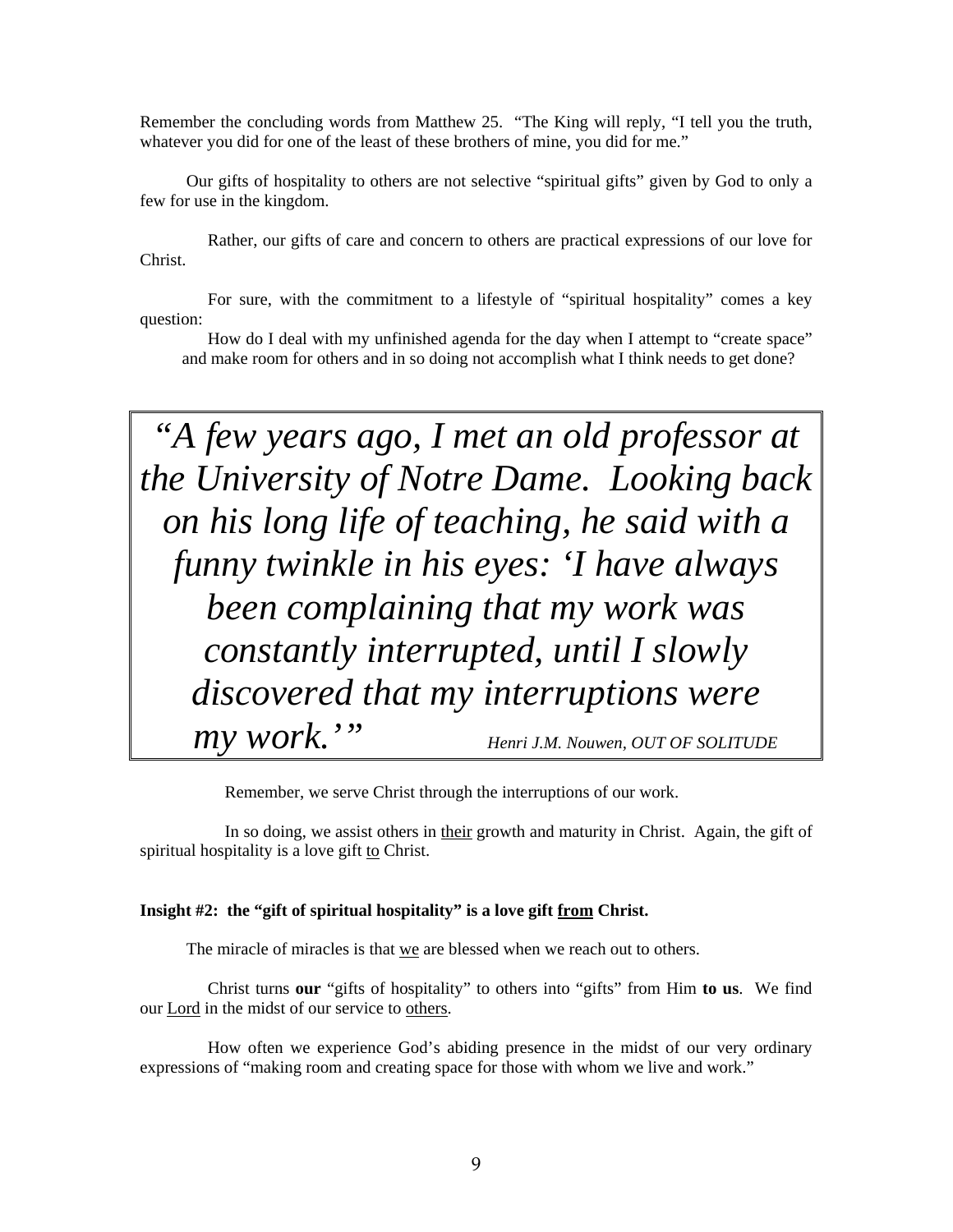Nouwen defines compassionate actions or spiritual hospitality as "being to others what Saint John was for his listeners and readers: A living witness of the risen Christ!"

Something happens to us and in us as we reach out to others with gifts of hospitality.

 What a miracle of God's mercy. Blessing upon blessing! The grace of Christ flows **to** us and **through** us when we work, play and study with the mind of Christ! This is what it means in Phil. 4:6, "Let your gentleness be know to all...."

Again, the gift of hospitality – this gift of creating space and making room for others – by grace alone, becomes a love gift from Christ to us. We grow and mature in our faith as we increasingly "practice hospitality." Remember, the miracle of miracles is that we are blessed when we reach out to others in Jesus' name.

 Let me remind you that hospitality in Christian perspective is much more than being nice and feeding friends.

 It is a way of life for believers and dictates how we approach those with whom we live, work, and serve.

 For the strangers, the disenfranchised and lonely, our family members, friends, and the good and godly Christians who disagree with us and do not embrace our vision, creating space and making room for them is the **essence** of hospitality, biblically understood.

And we experience the "surprises of God" in <u>our</u> lives in the process of enabling others to grow, mature and sometimes change. Through "providing space" and "making room" for others to grow, we are given "space" by God to grow and mature in Chirst-likeness.

 Hospitality, biblically understood, is nothing less than the amazing grace of God working in us and through us as we live and lead as "wounded leaders" in our leadership assignments.

Let's Review. Our brokenness, sufferings and wounds can serve as blessings to us if:

#1: we embrace brokenness

#2. we practice hospitality.

*Characteristic #3***: A suffering servant leader EXPRESSES GRATITUDE.** Gratitude is grounded in a focus on God and His mercy and grace, and not in a preoccupation with people and their problems.

I first heard the words to the chorus "Give Thanks" in 1989 when I attended the Lausanne Congress on World Evangelization in Manila, Philippines. You may know the words.

> *Give thanks with a grateful heart; Give thanks to the Holy One; Give thanks because He's given Jesus Christ, His Son. And now let the weak say, "I am strong," Let the poor say, "I am rich,"*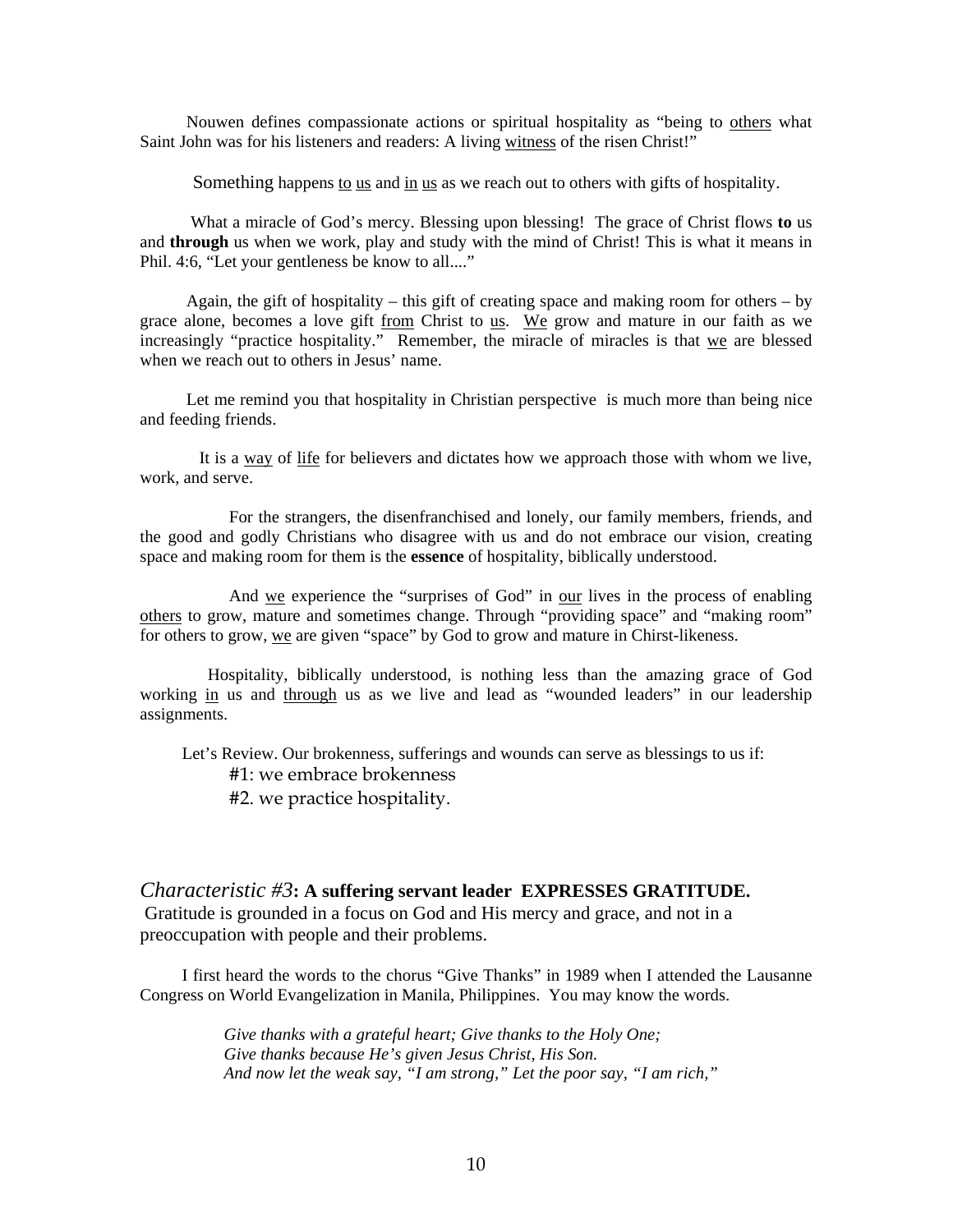## *Because of what the Lord has done for us. Give thanks.[1](#page-10-0)*

Five thousand delegates from 192 countries participated in the ten-day conference. At the time of the conference the Berlin Wall stood firm. The Central and Eastern Europe Soviet bloc remained in tact. Numerous African countries were involved in civil wars.

Yet, I heard testimonies of God's grace from delegates from these and other countries where Christians were regularly persecuted. I was profoundly impacted. These believers accepted I *Thessalonians 5:18* as an **imperative** and a way of life for them.

"Give thanks in all circumstances for this is God's will for you in Christ Jesus."

The scriptures remind us that God desires a **thankful** people, a **grateful** people, not a murmuring, grumbling, faultfinding and complaining people. In our real world of living and leading within the Christian community, **how can we recapture a spirit of gratitude as we work daily with problems, people, and the conflicting perspectives of those whom we serve?**

Will we live as faithful disciples with consistently grateful hearts in the difficult situations we face and the multiple demands placed on us in present and future leadership assignments?

 How can we recapture a spirit of gratitude as a way of living and leading? Listen again to I Thessalonians 5:18: "Give thanks in all circumstances, for this is God's will for you in Christ Jesus."

TO WALK IN **GRATITUDE** AS A WAY OF LIVING AND LEADING, biblical servant leaders must be ATTENTIVE ("Give thanks…."), INCLUSIVE ("in all circumstances"), and GOD-CENTERED ("for this is God's will in Christ Jesus.").

Let's look more carefully at each one of these imperatives of gratefulness or gratitude, the third core quality upon which successful servant leadership is built. The three imperatives of gratitude: Attentive, Inclusive and God-Centered, are essential for a consistently **grateful**  Christian, and therefore servant leader.

**OUR GRATITUDE MUST BE ATTENTIVE -- "Give thanks..." – (I Thessalonians)** 5:18a).

Do you recall the story in Luke 17 of the ten lepers cleansed by Jesus? Ten were cleansed, yet only one of the cleansed lepers returned to Jesus to thank him. Were the other nine not aware they had been cleaned?

 Attentiveness to what God is doing enables us to "see" and "focus" through the "eyes of our eyes"—our spiritual eyes.

We look for the miracles and marvels of God in our lives—our equivalent to the crossing of the Red Sea, the pillar of fire by night, and the manna by day, the daily protections from our 'enemies', or the 'healing' of our leprosy!

 \*And with this attentiveness comes gratitude to Him who promised never to leave or forsake us! God really is for us!

 $\overline{a}$ 

<span id="page-10-0"></span><sup>1</sup> Words and Music by Henry Smith, 1978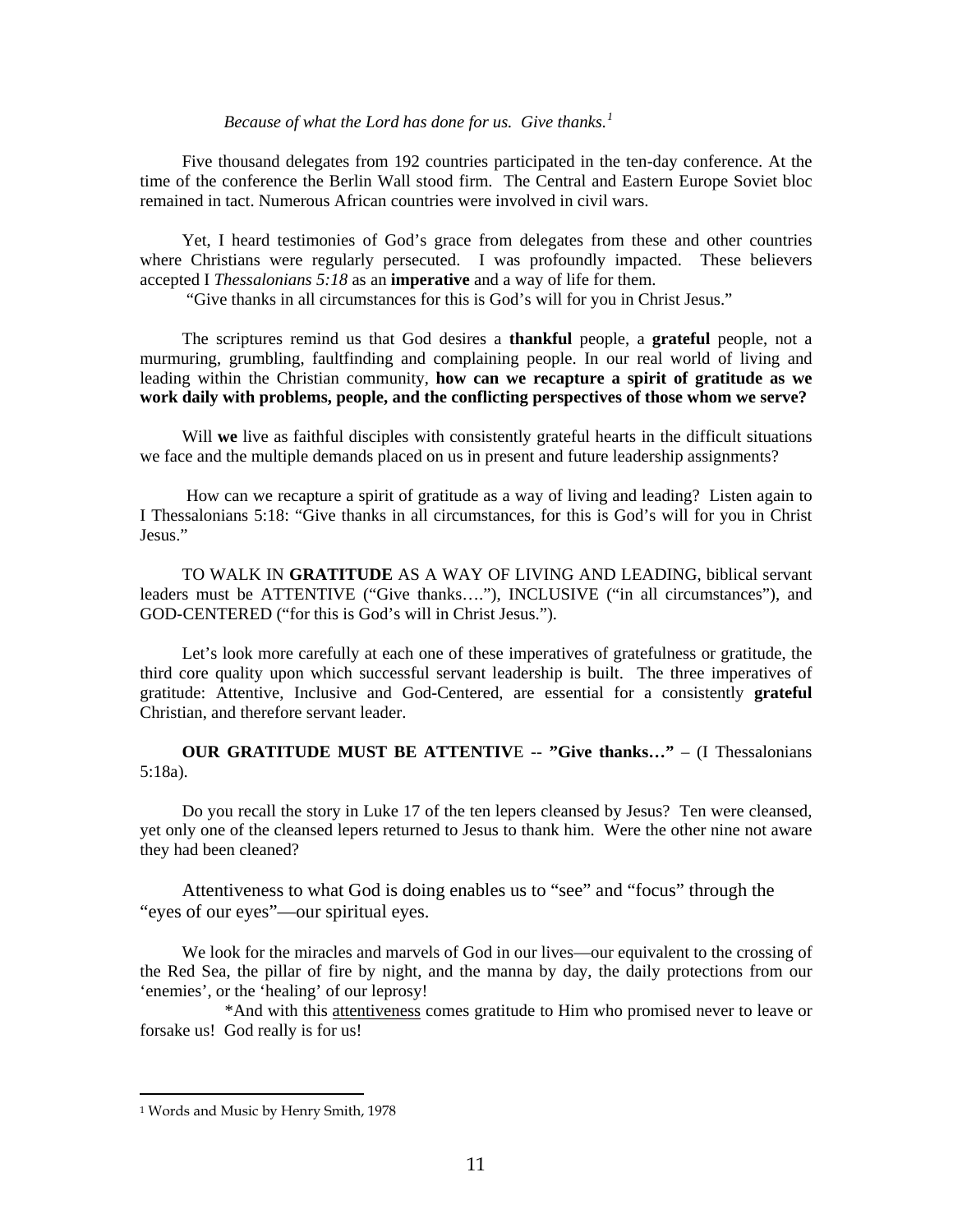When we are continually preoccupied with busyness, the tyranny of the urgent, and the incessant running to meet everyone's expectations, then our thoughts cannot be focused.

 \*In my own flurry of activities, I must continually remember to say, "Thanks You, Jesus!"

A Spirit-empowered attentiveness to God alerts us to the presence of God manifested in a piece of music, a bird, a daffodil, a kiss, an encouraging word from a friend, a thunderstorm, a newborn baby, a fresh blanket of snow, a full moon, a sunrise, a sunset or a rainbow.

There are gifts of God we often take for granted.

 \*What about the grace-gifts from individuals—people with whom we live, work, or worship—colleagues and friends on a college or university campus, in local churches or in a regional conference?

 \*And what about our family members and fellow employees…or even employers? Are we attentive to the small and large gifts God gives us through people close to us! Or are we taking them for granted…always expecting more?

 To be aware and alert to the presence of God manifested in the *predictability* of a job or the *unpredictability* of the people with whom we live and work requires a spiritempowered attentiveness to God.

From this perspective, the difficult people with whom we work (or will work!), the conflicting expectations placed on us, the multiple demands and the sheer exhaustion we experience can be placed in perspective. Through attentiveness to God's activities in our lives, the people around us and the place we work can be made a source of joy—abiding joy—in the midst of seemingly impossible situations. The Spirit of God within us enables us *though attentiveness* to 'give thanks.' Our gratitude must be attentive.

**OUR GRATITUDE MUST BE INCLUSIVE — "in all circumstances"** – (I Thessalonians 5:18b).

 Job asks, "If we take happiness from God's hand, must we not take sorrow, too?" Nouwen wrote in an article of the spiritual work of gratitude:

*"To be grateful for the good things that happen in our lives is easy, but to be grateful for all of our lives—the good as well as the bad, the moments of joy as well as the moments of sorrow, the successes as well as the failures, the rewards as well as the rejections—that requires hard spiritual work. Still, we are only grateful people when we can say thank you to all that has brought us to the present moment."* 

Don't focus just on the circumstances you normally would call wonderful. God may use difficult circumstances in a wonderful way. So we thank Him in the difficult circumstances, also! Manning told the story of a grateful, old woman in an extended care hospital:

*"She had some kind of 'wasting' disease, her powers fading away over the march of the month. A student worker spoke to her on a coincidental visit. The student kept going back, drawn by the strange force of a woman's joy. Though she could no longer move her arms and legs, the elderly lady would say, "I'm just so happy I can move my neck." When she could no longer move her neck, she would say, "I'm just so glad I can hear and see." When the young student finally asked the*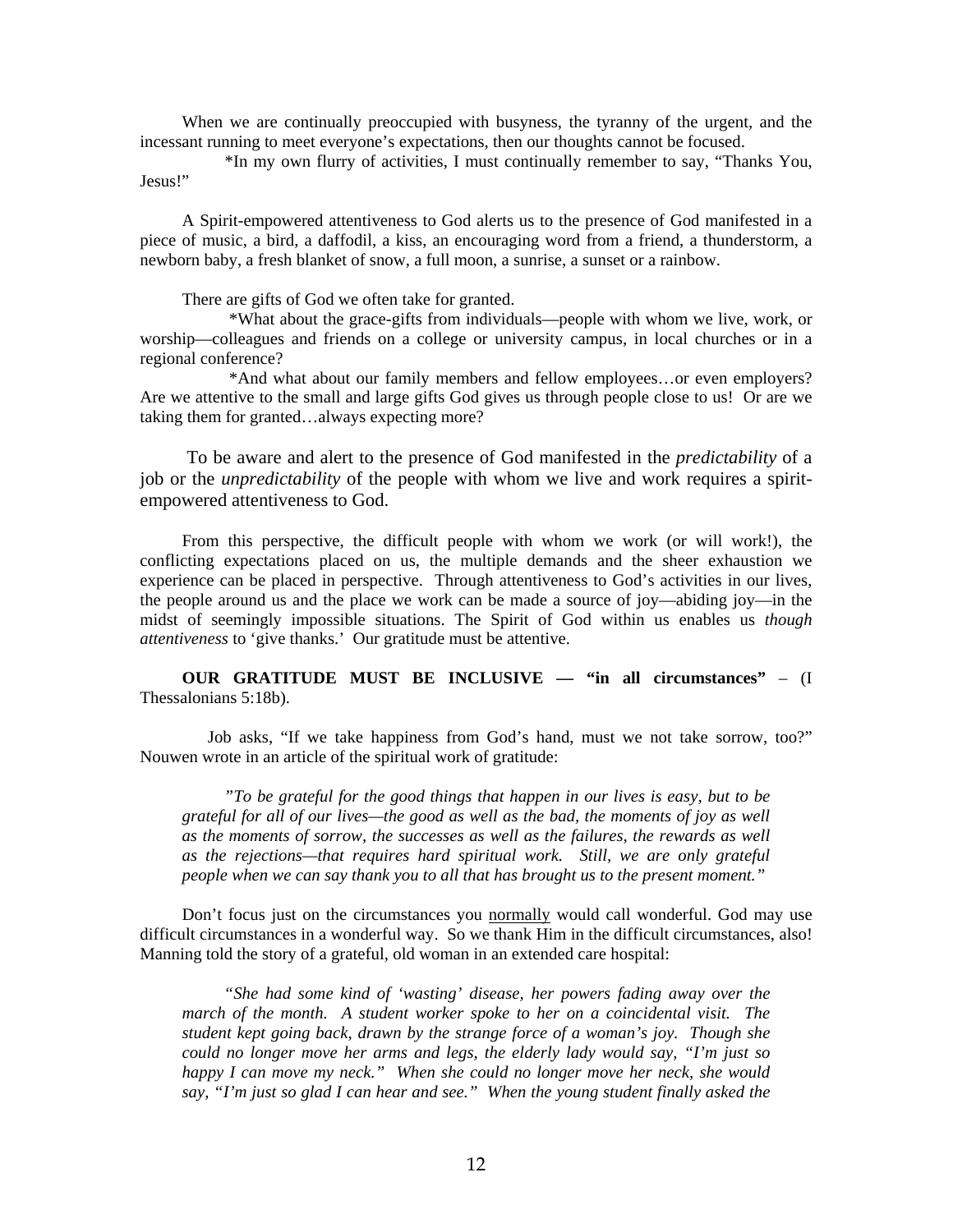*old woman what would happen if she lost sound and sight, the gentle old lady said, "I'll just be so grateful that you come to visit.""* 

Remember to be thankful, grateful, for all things, "including" the little things.

Jesus said, "…whosoever can be trusted with very little can be trusted with much…" (Luke 16:10).

 \*If you are grateful in small things, even in a small way, you will more naturally express gratitude in great things.

 \*Don't forget the ten lepers. For whatever reason, nine of the ten cleansed lepers chose not to return to give thanks.

The discipline of giving thanks in all circumstances is so painful and difficult at times, especially when we have been hurt deeply.

 \*But I am learning to say, "Thank you God even in these times for the lessons You are teaching me about myself, my relationship to you, and others."

 \* Remember Nouwen's quote from the old priest who told him, "My whole life I have been complaining that my work was constantly interrupted until I discovered that my interruptions were my work."

Our gratitude must be inclusive—the joy and the sorrow, the small blessings as well as the large gifts from God, the interruptions and the routine. "Give thanks in all circumstances...."

(I Thessalonians 5:18b).

 **OUR GRATITUDE MUST ALSO BE GOD-CENTERED -- "for this is God's will for you in Christ Jesus."** – (I Thessalonians 5:18c).

The theocentric or God-centered character of gratitude is anchored in ruthless trust that there is a God who is Sovereign and whose providential care guides His people.

 \*By divine mercy, we have been given the unearned gift of salvation. We received this gift through no merit of our own.

\*Our sins have been forgiven though the blood of Jesus Christ.

When we celebrate that we have received a gift we can never repay, we notify others with our faces and our actions.

\*The tenor of our lives becomes one of humble and joyful thanksgiving.

 \*We rejoice in the gift. "Give thanks to the Lord for He is good, his love is everlasting." (Psalms 107:1) "Now thanks be to God for His gift [of grace]." (II Corinthians 9:15)

I was moved recently by a friend whose testimony reflects these passages. She said, **"I am learning new ways to see life and work as a means to express gratitude to God for his grace, mercy, and faithfulness."** New ways to see life and work! – *that* is gratefulness!

God has reminded me throughout this year that the foremost quality of a trusting disciple and a Christian leader is *gratefulness*.

 \*Gratitude arises from the acceptance of all of life as grace—as an undeserved and unearned gift—a grace gift—from the Father's hand.

 \*And God has reminded me that GRATITUDE IS GROUNDED IN A FOCUS ON GOD AND HIS MERCY AND GRACE, AND NOT IN A PREOCCUPATION WITH PEOPLE AND THEIR PROBLEMS.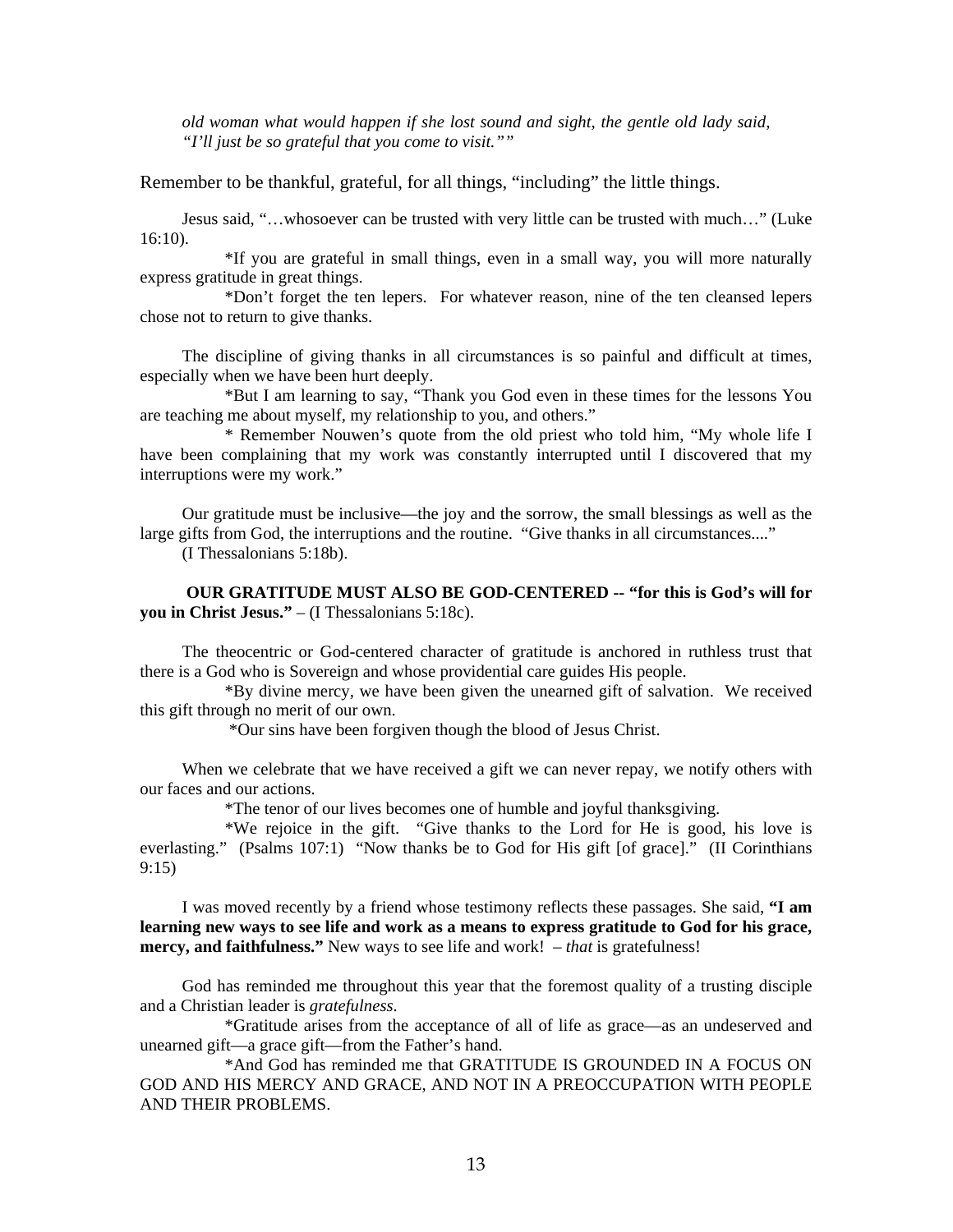\*I state this with conviction because the opposite of gratitude is, of course, ingratitude, and the antithesis of giving thanks is grumbling

Remember ingratitude and negative attitudes were among the Israelites major problems and caused them to wander in the wilderness for forty years before entering the Promised Land.

 Grumblers are like a crew of vineyard workers who had labored from dawn to dusk and felt cheated when the latecomers received the same wage (Matthew 20:1- 16).

Grumblers complain about the unfairness of life, the poverty of their resources, the insensitivity of their spouse or employer, the liberals, the conservatives, the hot weather, the cold weather, the rich, the poor, the administrator of a Christian college or university, the pastor of the local church, the district superintendent, the regional director or the general superintendent!

\*Grumblers complain!

.

 Gratitude, however, is not grounded in murmuring, grumbling, fault-finding, or complaining, but in the conviction that *God is big enough* to handle any situation we encounter! Praise God!

I have come to see in a profound way that it is gratitude that makes us joyful, not the other way around.

 \*Too often we are not grateful to God because we are sad when things don't go our way.

 \*Slowly, very slowly but surely, I am coming to see that joy does not make us grateful.

 \*Rather it is **gratitude that makes us joyful.** "Give us inner eyes—spiritual eyes to see and embrace this profound truth, O God!"

As a Christian leader, a biblical servant leader, do we find it difficult to imagine that **gratefulness** can become the basic attitude of our lives?

\*This will only be possible when our gratefulness is Attentive ("Give thanks…"),

\*Inclusive ("in all circumstances…") and

\*God-Centered ("for this is the will of God in Christ Jesus.").

The challenge for the servant leaders who desire to make a profound and qualitative difference in the lives of the led is this: Give thanks to God in the midst of the most difficult situations for this is the foundation of a spiritual life needed to sustain you during the months and years ahead.

\*Don't let the routines of life dull us to the surprises of God!

#### **CONCLUSION**:

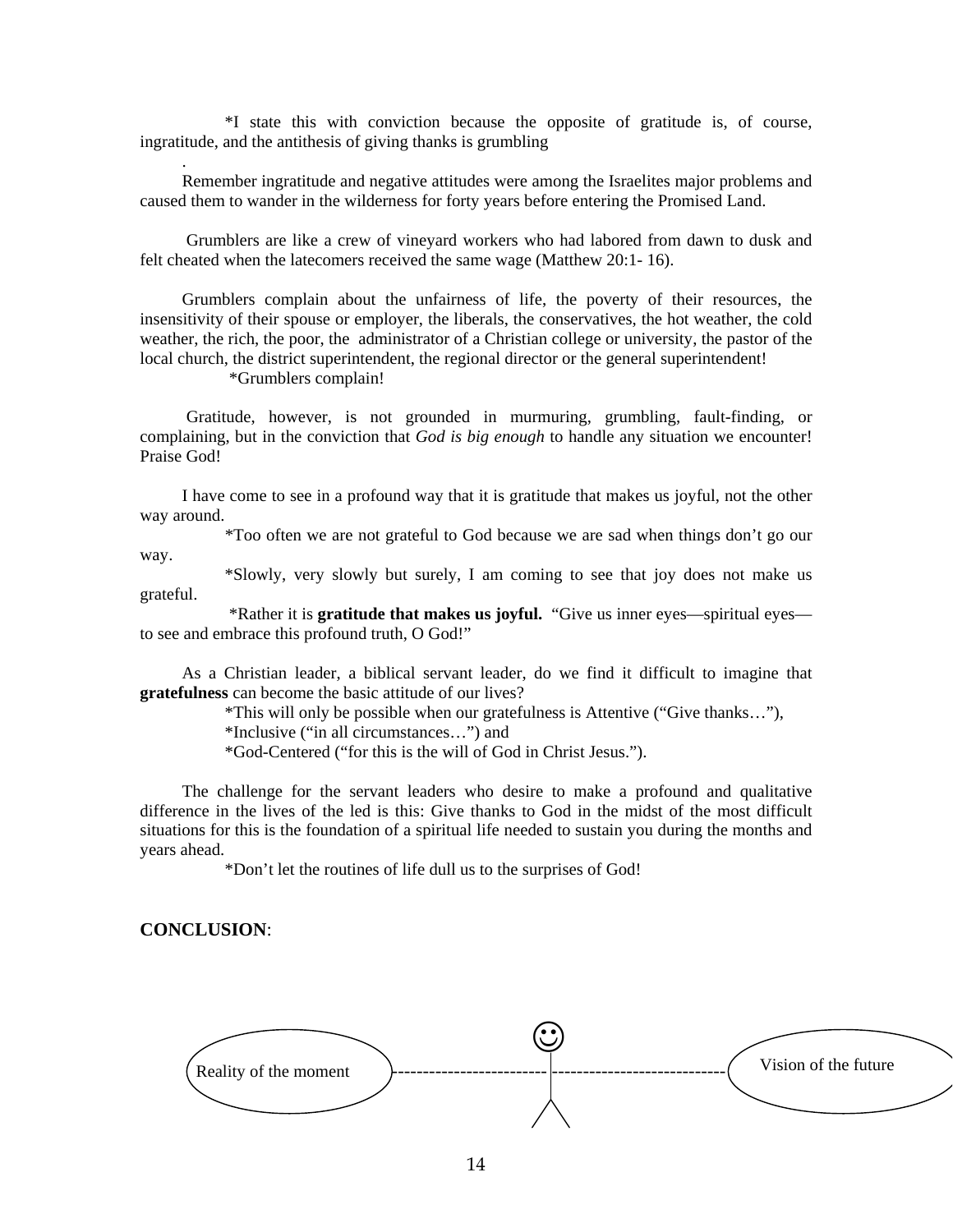## JOY and BLESSING!

A. Joy *and* Blessing comes to a "wounded leader" with a broken heart who:

 #1: EMBRACES BROKENNESS - Brokenness can develop Christ-like character qualities in us.

 #2. PRACTICES HOSPITALITY – An attitude of hospitality helps us make room or create space for the challenging people with whom we work and live.

 #3. EXPRESSES GRATITUDE – Gratitude is grounded in a focus on God and mercy and grace, and not in a preoccupation with people and their problems.

B. Remember, something happens **in** us as biblical servant leaders when we relate to others within the community from this perspective.

WE grow. WE mature. WE develop leadership character. WE are blessed! Others may or may not change, but something happens profoundly to us and in us through this process.

C. Sing with me the chorus I mentioned earlier:

"Give thanks with a grateful heart; Give thanks to the Holy one; Give thanks because he's given Jesus Christ, His son. And now let the weak say, "I am strong," Let the poor say, "I am rich, because of what the Lord has done for me." Give thanks!